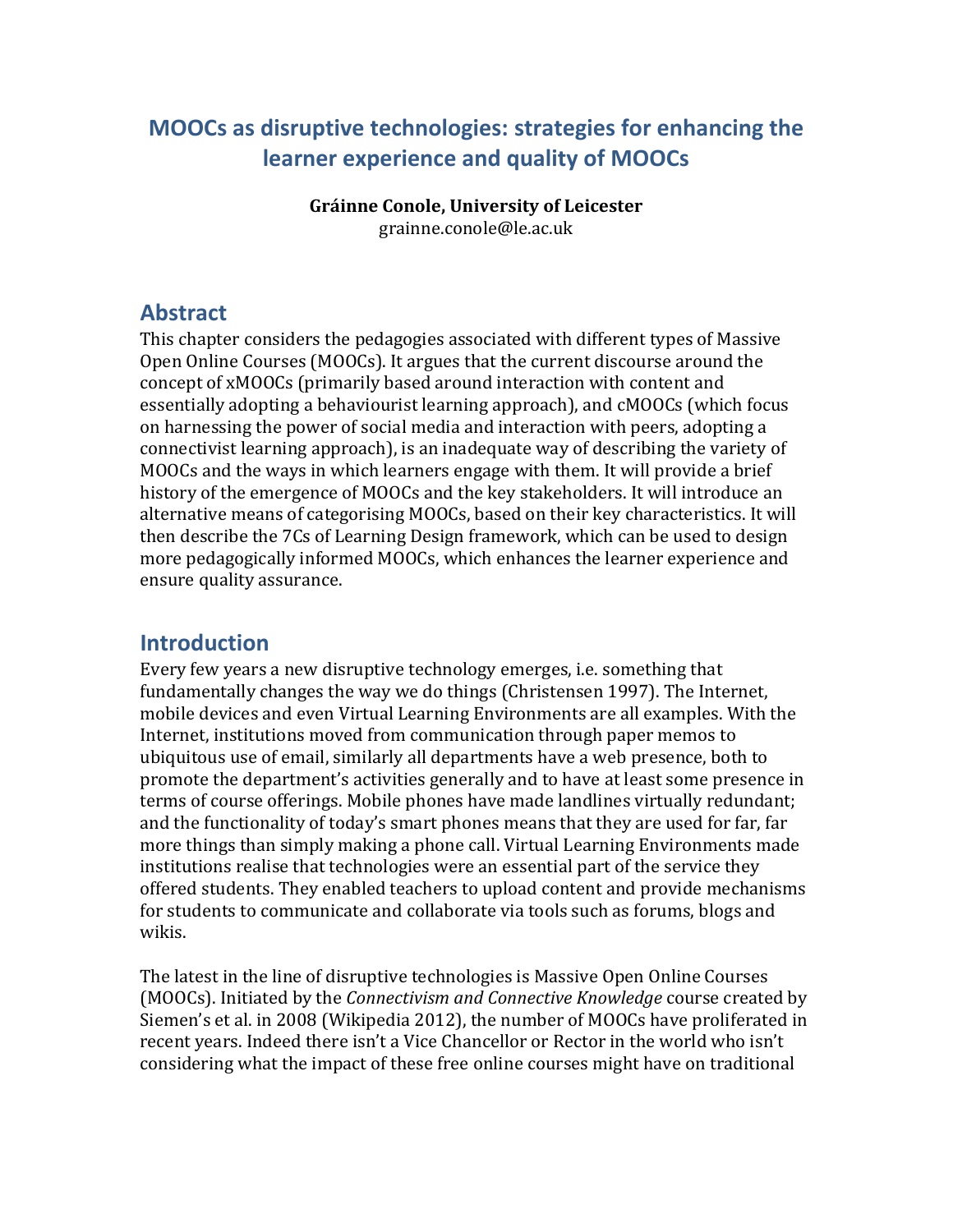educational offerings. Martin Bean (Vice Chancellor of the Open University UK), talking about the announcement of FutureLearn, <sup>1</sup> stated:

In 2012 that wave of disruption hit higher education. By the end of the year, 18 of the top 20 universities in North America were offering MOOCs – so that's the "great brands" box ticked [\(Bean 2013\)](#page-15-1).

However, MOOCs have generated heated debate; opinions are divided about their value and importance. Some argue that they open up access to education and hence foster social inclusion, others cynically suggest that they are merely a marketing exercise – more about 'learning income than learning outcomes' and point to the phenomenally high drop out rates (typically between 95-98%).<sup>2</sup>

This chapter will summarise some of the key discourses around MOOCs. It will describe the way in which they are being characterised as either xMOOCs or cMOOCs, but will suggest that this distinction is too limiting. It will put forward a categorisation that can better describe the nuances of different types of MOOCs and will demonstrate how this framework, along with new approaches to designing, through use of a Learning Design framework (the 7Cs of Learning Design) can be use to create more pedagogically effective MOOCs, which will enhance the learning experience and lead to quality enhancement of these types of courses [\(Conole 2012;](#page-15-2) [Conole 2013\)](#page-16-0).

## **The learner experience and quality enhancement**

Before discussing MOOCs, it is worth reflecting on what characterises good learning. An understanding of this will help frame the extent to which these facets of learning are realised in MOOCs and how they underpin the proposed framework described in this chapter for providing a more quality assured approach to the design of MOOCs.

### **The nature of learning and the learner experience**

Research into what constitutes good learning goes back to Dewey and beyond [\(Dewey 1916;](#page-16-1) [Biggs 1999;](#page-15-3) [Brown 2001;](#page-15-4) [Thorpe 2002;](#page-17-0) [Jarvis 2004;](#page-17-1) [Sawyer 2006\)](#page-17-2). More recently, there has been a substantial body of research exploring learners' experience of and perceptions about technology [\(Oblinger and Oblinger 2005;](#page-17-3) [Borgeman, Abelson et al. 2008;](#page-15-5) [De Freitas and Conole 2010;](#page-16-2) [Sharpe and Beetham](#page-17-4)  [2010\)](#page-17-4). <sup>3</sup> This research indicates that today's learners are technologically immersed and see technologies as an essential tool for learning, they use a variety of strategies for findings and collating resources and for communicating and collaborating with peers. In essence, the characteristics of good learning [\(Conole 2013\)](#page-16-3) are that it:

l

<sup>1</sup> http://futurelearn.com/

<sup>2</sup> For a debate on the pros and cons see the video of ASCILITE's 'The great MOOC debate' http://alternative-educate.blogspot.co.uk/2012/12/audio-ascilite-2012-great-debate-moocs.html <sup>3</sup> See also the JISC Learning Experience Programme

<sup>(</sup>http://www.jisc.ac.uk/whatwedo/programmes/elearningpedagogy/learnerexperience.aspx)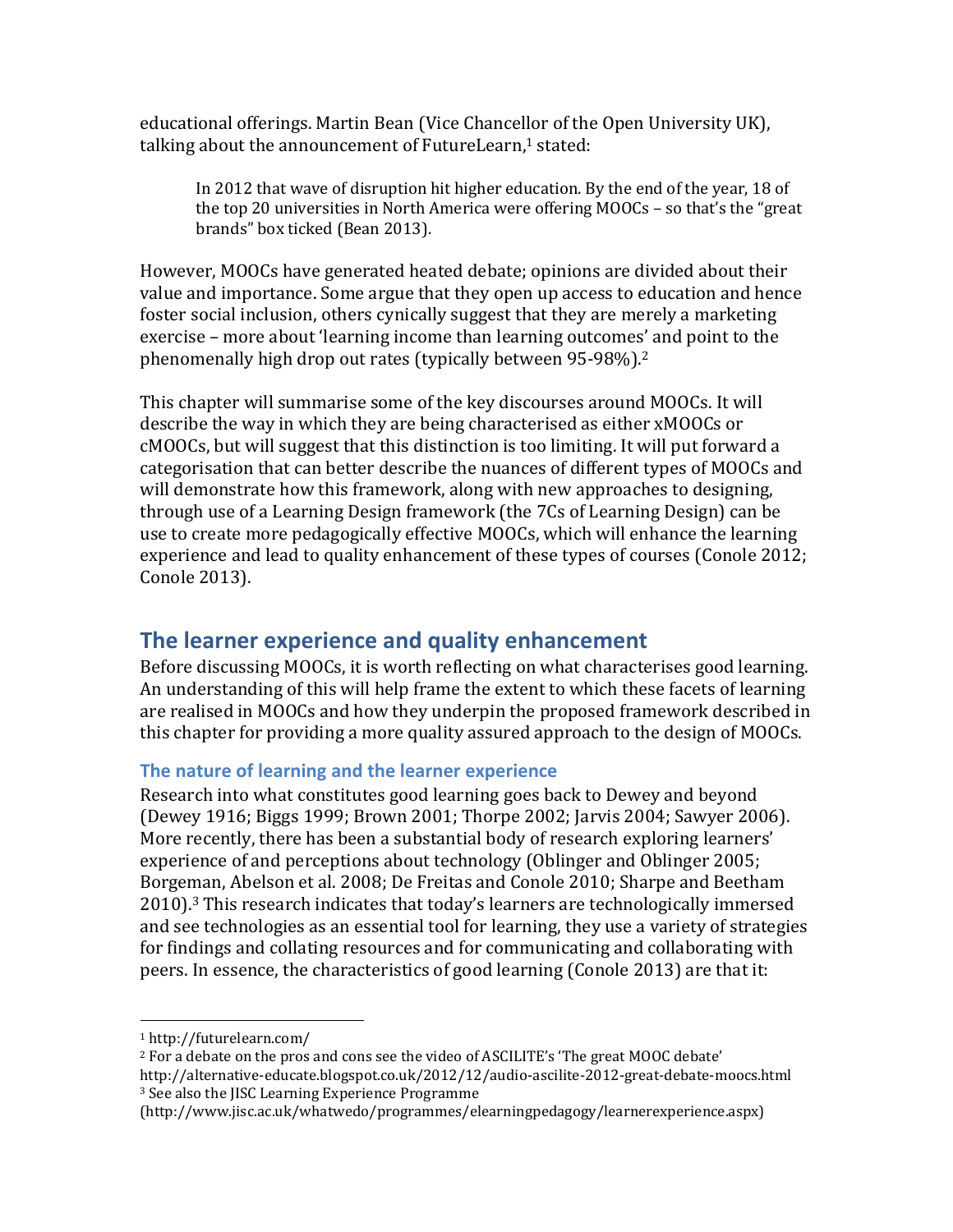- Encourages reflection
- Enables dialogue
- Fosters collaboration
- Applies theory learnt to practice
- Creates a community of peers
- Enables creativity
- Motivates the learners.

Technologies offer many ways in which these can be realised; through interaction with multimedia, and through communication and collaboration with peers [\(Traxler](#page-18-1)  [2005;](#page-18-1) [Conole and Alevizou 2010;](#page-16-4) [Childs and Peachey 2011;](#page-15-6) [Rennie and Morrison](#page-17-5)  [2012\)](#page-17-5). Technologies can be used to foster different pedagogical approaches, which can be characterised as: associative, constructivist, situative and connectivist [\(Conole, Dyke et al. 2004;](#page-16-5) [Mayes and De Freitas 2004;](#page-17-6) [Conole 2010\)](#page-15-7).

### **Defining quality**

There are a number of general teaching and learning national quality agencies. Specifically, in relation to quality and e-learning, EFQUEL<sup>4</sup> is Europe's professional body for quality in e-learning. EFQUEL's mission 'to promote excellence and innovation in education in order to achieve qualitative learning opportunities in Europe and beyond'. 5

A fundamental aspect of ensuring a good learner experience is the quality of the course. It is important to distinguish between three main aspects of quality: quality audit, quality assurance and quality enhancement.

In general quality can be defined as 'the standard of something as measured against other things of a similar kind; the degree of excellence of something: quality of life'. 6 Therefore arguably quality in e-learning is the degree to which it measure up to 'good learning' (although that might be construed as a somewhat contentious statement). It certainly points to the notion of excellence and worth.

Quality assurance mechanisms are now requirements in most formal educational institutions and indeed many countries have a requirement for institutions to undergo externally reviewed quality audits on a regular basis. Institutional quality

6

 $\overline{a}$ 

<sup>4</sup> http://efquel.org

<sup>5</sup> http://efquel.org/aboutus/vision-mission/

https://www.google.co.uk/search?q=quality+definition+elearning&aq=f&oq=quality+definition&aqs =chrome.0.59j57j0l2j60j62.4758j0&sourceid=chrome&ie=UTF-8#sclient=psy-

ab&q=quality+definition+&oq=quality+definition+&gs\_l=serp.3..0l4.2269.2269.0.2481.1.1.0.0.0.0.10 7.107.0j1.1.0...0.0...1c.1.14.psy-

ab.oVQgVsASSAQ&pbx=1&bav=on.2,or.r\_cp.r\_qf.&bvm=bv.46751780,d.d2k&fp=13e85b7e7d899dc& biw=853&bih=343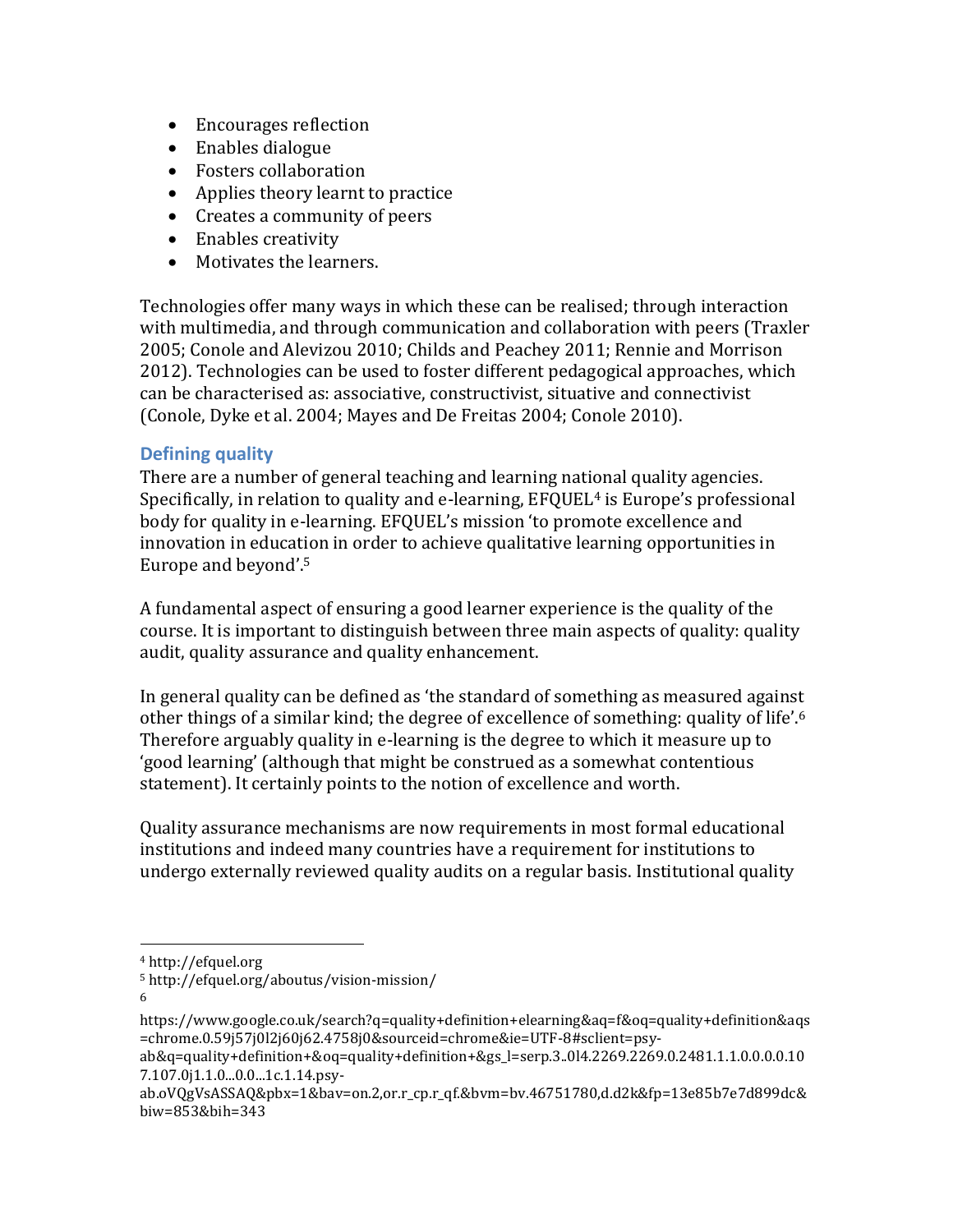audit aims 'to contribute, in conjunction with other mechanisms, to the promotion and enhancement of high-quality in teaching and learning'.<sup>7</sup>

The Quality Assurance Agency in the UK describes quality assurance as 'the means through which an institution ensures and confirms that the conditions are in place for students to achieve the standards set by it or by another awarding body' (QAA 2004), and quality enhancement as 'the process of taking deliberate steps at institutional level to improve the quality of learning opportunities.... Quality enhancement is therefore seen as an aspect of institutional quality management that is designed to secure, in the context of the constraints within which individual institutions operate, steady, reliable and demonstrable improvements in the quality of learning opportunities' (QAA 2006). The EvidenceNet web page<sup>8</sup> from which these terms were taken, provides a diagram, which suggests that the two terms are in opposition (Figure 1).

<sup>7</sup> http://www.qaa.ac.uk/Publications/InformationAndGuidance/Documents/eLearning.pdf

<sup>8</sup> http://evidencenet.pbworks.com/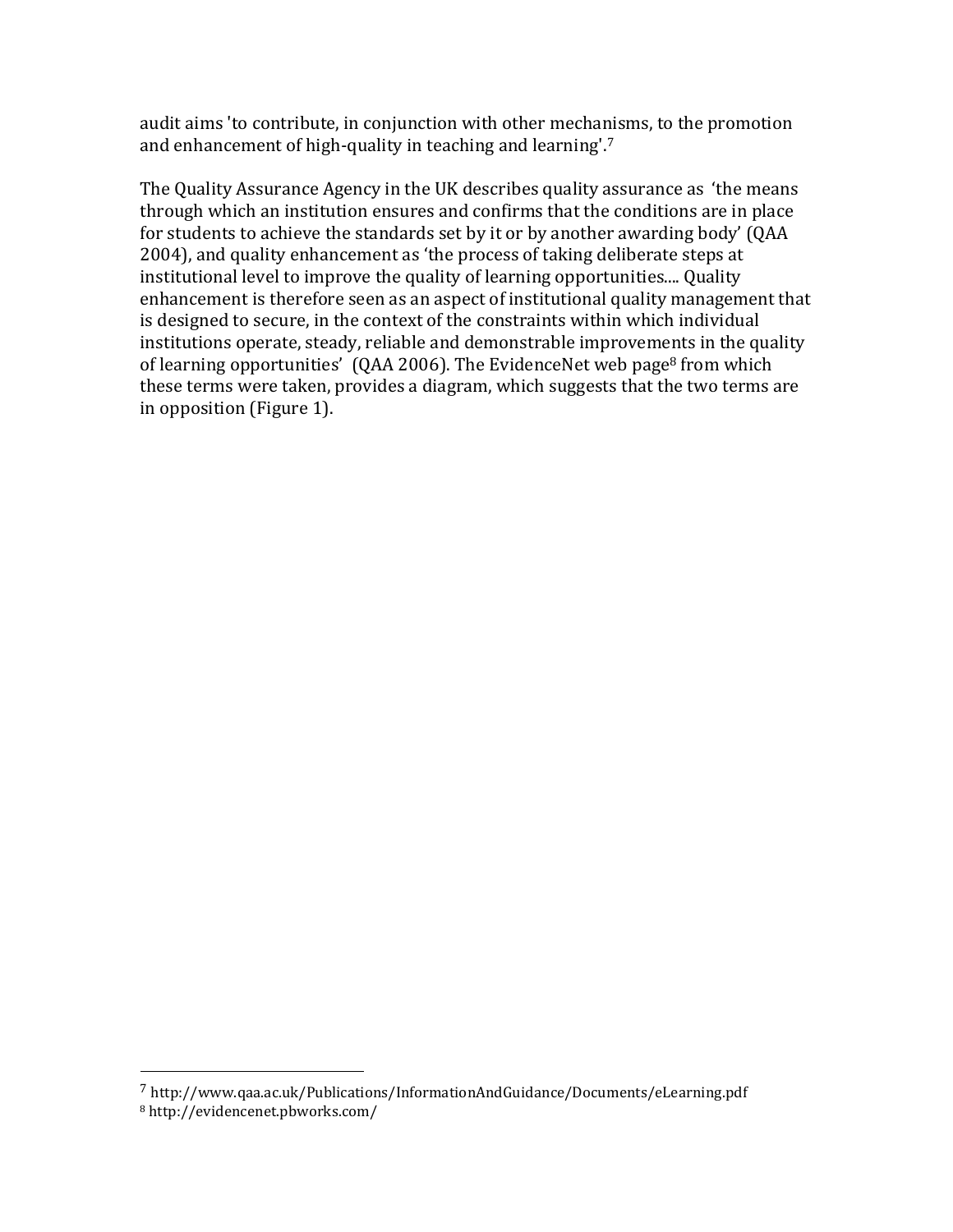| <b>Quality Assurance</b>                                                               | <b>Quality Enhancement</b>                                                                   |
|----------------------------------------------------------------------------------------|----------------------------------------------------------------------------------------------|
|                                                                                        |                                                                                              |
| Focus on teaching                                                                      | Focus on learning                                                                            |
| Teaching as individual "performance"                                                   | Learning as "social practice"                                                                |
| Focus on monitoring / judgement                                                        | Focus on professional development                                                            |
| "Top down" implementation by<br>managers not active in teaching                        | Active engagement of senior staff and<br>teachers during implementation                      |
| Inflexible, non-negotiable approach<br>based on "standards"                            | Flexible context-sensitive approach<br>based on building professional<br>knowledge           |
| Little acknowledgement of the link<br>between teaching and research                    | Seeks to establish links between<br>teaching and research, through<br>reflection on practice |
| May undermine professional<br>autonomy through monitoring and<br>surveillance activity | Respects and values professional<br>autonomy                                                 |
| Focuses on the teacher as individual<br>practitioner                                   | Seeks to increase collaboration<br>between teachers and across<br>disciplines                |
| Emphasis on documentation                                                              | Emphasis on discussion                                                                       |
|                                                                                        |                                                                                              |

Figure 4. Contrast between "Quality Assurance" approaches and "Quality Enhancement" approaches

#### **Figure 1: Comparing the focus of quality assurance and quality enhancement**

However, Raban [\(2007\)](#page-17-7) argues that the two are not in opposition, suggesting that we need to seek innovation and enhancement of learning:

The improvement of teaching and learning and the dissemination of good practice are important; and conventional approaches to quality management can provide the intelligence and stimulus for this kind of enhancement. But these approaches are not conducive to more fundamental action on the deeper institutional factors that impact on teaching and learning; nor are they conducive to the promotion of innovative (and risk-taking) practice and the creation of new curricular and organisational structures. For this we require a 'modernisation' of our quality assurance systems that would facilitate risk-taking and anticipate its possible consequences.

This statement is of particular importance in relation to the increased use of technologies; clearly there are benefits as outlined earlier and mechanisms of promoting innovation, but equally there are risk associated. MOOCs are a prime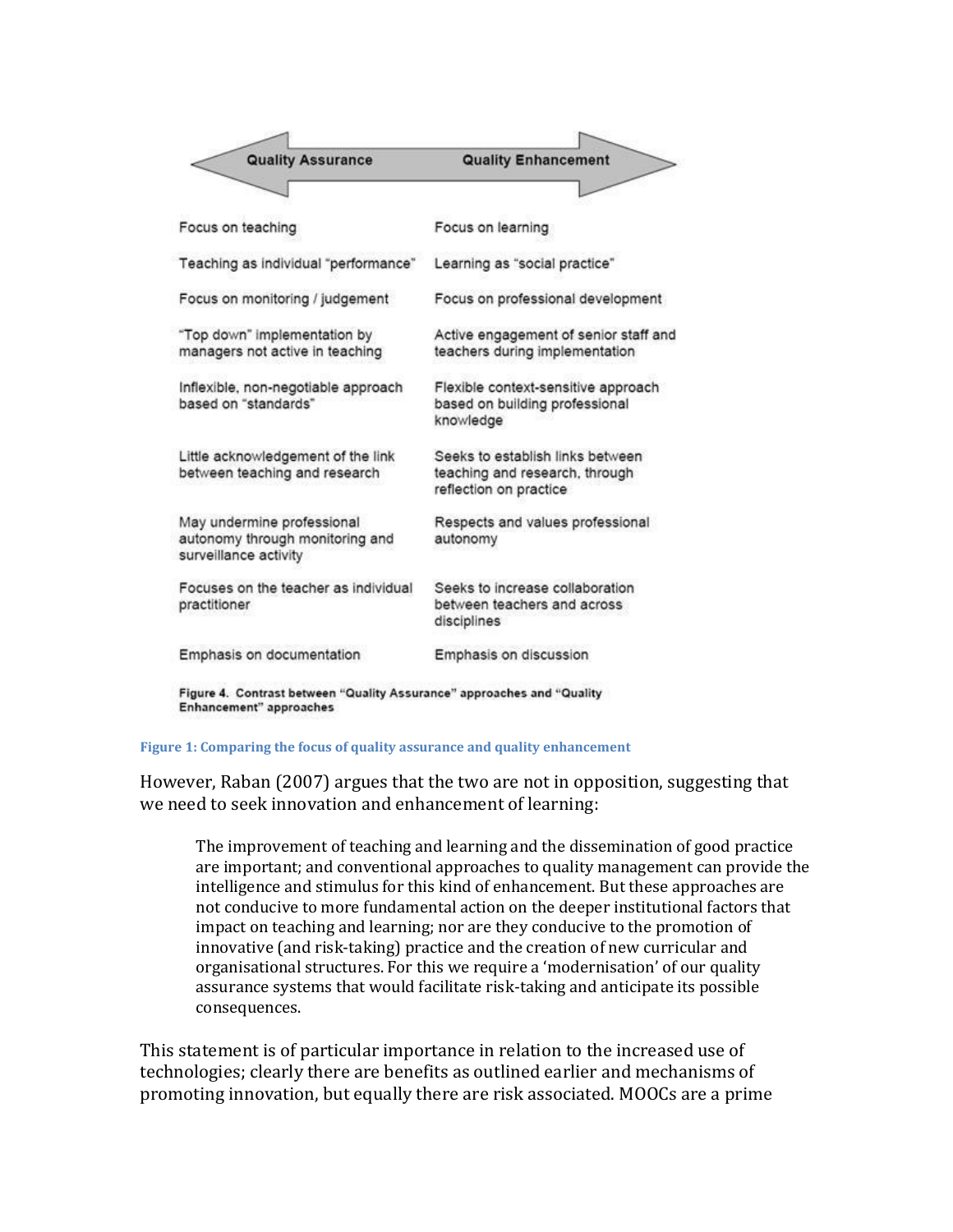example of this, on the one hand they offer an innovative, potentially exciting educational experience, which promotes social inclusion, on the other hand there are dangers is terms of a detrimental learner experience through bad design.

Ehlers et al. [\(Ehlers, Ossiannilsson et](#page-17-8) al. 2013) argue that quality is very much the condition which determines how effective and successful learning can take place. They go on to pose the following questions in relation to the quality of MOOCs:

- What are MOOCs actually aiming at?
- Can the quality of MOOCs be assessed in the same way as any defined university course with traditional degree awarding processes? Or do we have to take into account a different type of objective with MOOC learners?
- Are the learners mostly interested in only small sequences of learning, tailored to their own individual purpose, and then sign off and move to other MOOCs because their own learning objective was fulfilled?

Discussing MOOCs and quality, Downes argues that:

When we are evaluating a *tool*, we evaluate it against its design specifications; mathematics and deduction tell us from there that it will produce its intended outcome. It is only when we evaluate the *use* of a tool that we evaluate against the actual outcome. So measuring drop-out rates, counting test scores, and adding up student satisfaction scores will not tell us whether a MOOC was successful, only whether this particular application of this particular MOOC was successful in this particular instance [\(Downes 2013\)](#page-16-6).

Therefore quality is a fundamental facet that needs to be considered in relation to both the design and delivery of MOOCs. We need to develop better metrics to understand the way in which learners are interacting with MOOCs and hence their experience of them.

### **The importance of good learning and enhancing the quality of the learner experience**

This section has described both the characteristics of good learning and the concept and importance of quality. Both need to be considered in conjunction to enhance the quality of the learner experience. Whilst mechanisms to ensure this are well established in formal education institutions, such mechanisms are not in place, certainly not in any formal sense, for MOOCs. And arguably this is a key issue that needs to be address if MOOCs are going to valuable and viable learning experiences and be sustainable in the longer term.

# **Massive Open Online Courses (MOOCs)**

This section will begin by defining MOOCs and providing a brief description of their emergence. Key stakeholders will be described, along with the perceived benefits and challenges associated with MOOCs. The types of MOOCs will be discussed and a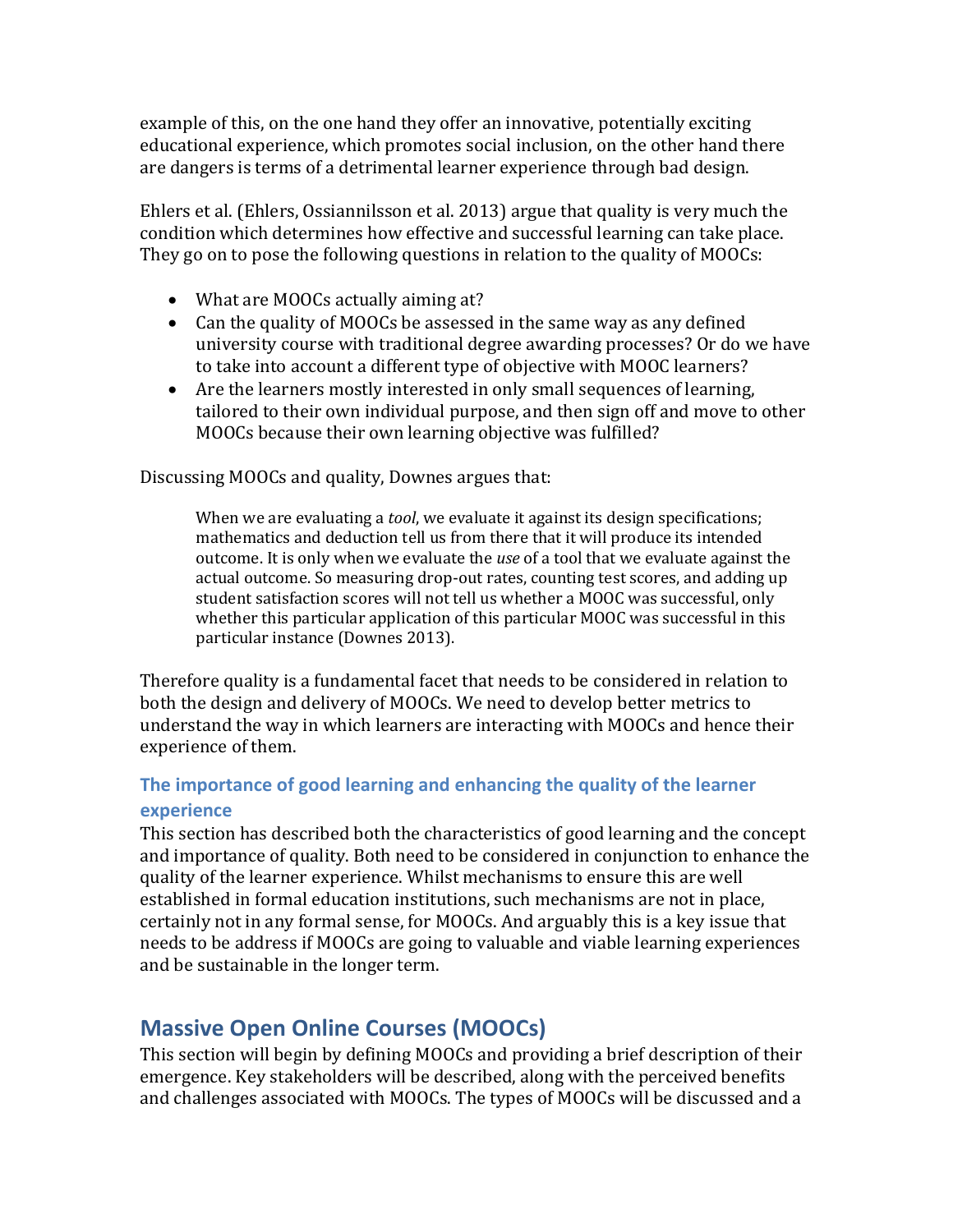new classification framework for distinguishing different types of MOOCs will be introduced.

### **A brief history of MOOCs**

MOOCs have been defined as:

A massive open online course (MOOC) is an online course aimed at large-scale interactive participation and open access via the web. In addition to traditional course materials such as videos, readings, and problem sets, MOOCs provide interactive user forums that help build a community for the students, professors, and TAs (Teaching Assistants) [\(Wikipedia 2012\)](#page-18-0).

The acronym highlights the key components; i.e. that they are online courses which harness the potential for learning in a large-scale, distributed community of peers, through open practices.

Much has been written about the emergence of MOOCs as a phenomenon, these are not listed here, but for an up to date account of MOOC research, there are two recent special issues which point to much of the literature in the field, $9$  and at the time of writing there is a call out for a special issue of Distance Education.<sup>10</sup> Siemens et al. created the first MOOC in 2008, called '*Connectivism and Connective Knowledg*e'. The course was based on a connectivist pedagogy, which aimed to foster the affordances of social and participatory media. It relied on the benefits of scale though significant interaction with a distributed network of peers. Participants were encouraged to use a variety of technologies; to reflect on their learning and to interact with others. There was no 'right way' through the course; the emphasis was on personalised learning through a personal learning environment. Variants on this course emerged, collectively known as cMOOCs, examples included: David Wiley's course on '*Open Education*',<sup>11</sup> '*Personal Learning Environments and Networks (CCK11)*',<sup>12</sup> and '*Learning Analytics (LAK12)'*. 13

A second type of MOOC emerged in 2011, namely xMOOCs. These were primarily based on interactive media, such as lectures, videos and text. xMOOCs adopted a more behaviourist pedagogical approach, with the emphasis on individual learning, rather than learning through peers. As a result a number of companies emerged, such as: Audacity,<sup>14</sup> EdX,<sup>15</sup> and Coursera.<sup>16</sup> These courses tend to be offered by

<sup>9</sup> <http://elearningyork.wordpress.com/2013/05/14/elearning-papers-special-moocs-and-beyond/> and [http://ispr.info/2012/10/26/call-massive-open-online-courses-moocs-special-issue-of-journal](http://ispr.info/2012/10/26/call-massive-open-online-courses-moocs-special-issue-of-journal-of-online-learning-and-teaching-jolt/)[of-online-learning-and-teaching-jolt/](http://ispr.info/2012/10/26/call-massive-open-online-courses-moocs-special-issue-of-journal-of-online-learning-and-teaching-jolt/) (due out late 2013).

<sup>10</sup> http://www.tandf.co.uk/journals/cfp/cdiecfp.pdf

<sup>11</sup> https://learn.canvas.net/courses/4

<sup>12</sup> http://cck11.mooc.ca/

<sup>13</sup> http://lak12.mooc.ca/

<sup>14</sup> https://www.udacity.com/

<sup>15</sup> https://www.edx.org/

<sup>16</sup> https://www.coursera.org/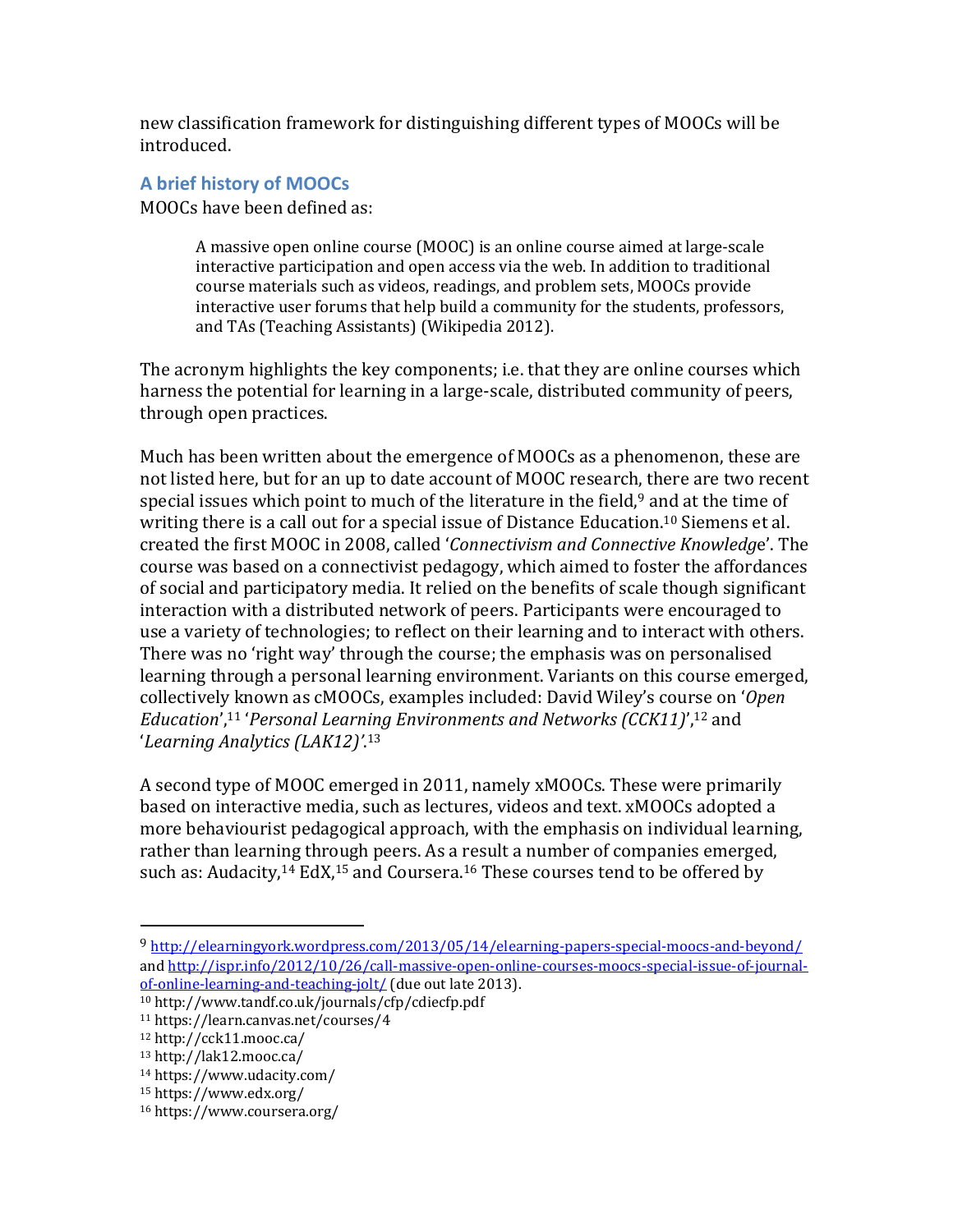prestigious institutions, such as Harvard and Stanford, the emphasis is on delivery of content via professors from these institutions.

Nkuyubwatsi provides a useful overview of MOOCs, including a review of some of the key courses from 2008 to the present day [\(Nkuyubwatsi 2013\)](#page-17-9). He discusses the key controversy around MOOCs, stating that MOOCs are hailed for their fit within a knowledge society, providing each learner with opportunities to engage with material via formative assessments and the ability to personalise their learning environment. However, he goes on to state that they are criticised for the lack of constructive feedback and the lack of creative and original thinking, citing Bates [\(2012\)](#page-15-8) and low completion rates, citing Daniel [\(2012\)](#page-16-7).

### **Pedagogical approaches**

Participation in MOOCs can range from informal non-accredited participation through to engagement as part of a formal course offering. In some instances, tuition-paying students taking courses for credit join the same class as non-tuition paying, non-credit learners.

Many xMOOCs are primarily based on interactive material and videos plus multiplechoice quizzes. Udacity, Coursera and EdX courses consist mainly of lecture videos, course materials, quizzes and assignments. Some do contain wikis and discussion forums, although these are not extensively promoted or used. In some cases forum posts can be up- or down-voted by other participants; if a post is up-voted that participant receives a 'karma point'. For some Udacity courses, participants have organized their own meet-ups with others who are Geographically co-located. Udacity has set up a meet-up site to facilitate this.

Cormier, in a video describing the nature of Connectivist MOOCs,<sup>17</sup> defines five steps to success: orient, declare, network, cluster and focus. He also argues that knowledge in a MOOC is emergent and dependent on the interaction with others. In his *PLENK2010* course he defines four types of activities: aggregate, remix, repurpose and feed forward. Therefore the intention of cMOOCs is to harness the power of social and participatory media to enable participants to communicate and collaborate through a variety of channels; for example Twitter, blogs, wikis, etc. and the use hashtags and curation tools (such as Pinterist or Scoop.it) to filter and aggregate. The focus is on personalisation, but also collective intelligence [\(Lévy](#page-17-10)  [1997\)](#page-17-10). Each participate forges their own learning path through the materials; picking and mixing which content, activities and communications are meaningful for them. These types of course align well with Cormier's notion of Rhizomatic learning [\(Cormier 2008;](#page-16-8) [Cormier 2011\)](#page-16-9), i.e. networks are horizontal, dynamic and emergent, developing in different directions for different individuals. Barry provides a nice comparison of three different MOOCs in terms of workload, technology, content, pedagogy, assessment, etc. [\(Barry 2013\)](#page-15-9).

l <sup>17</sup> http://www.youtube.com/watch?v=eW3gMGqcZQc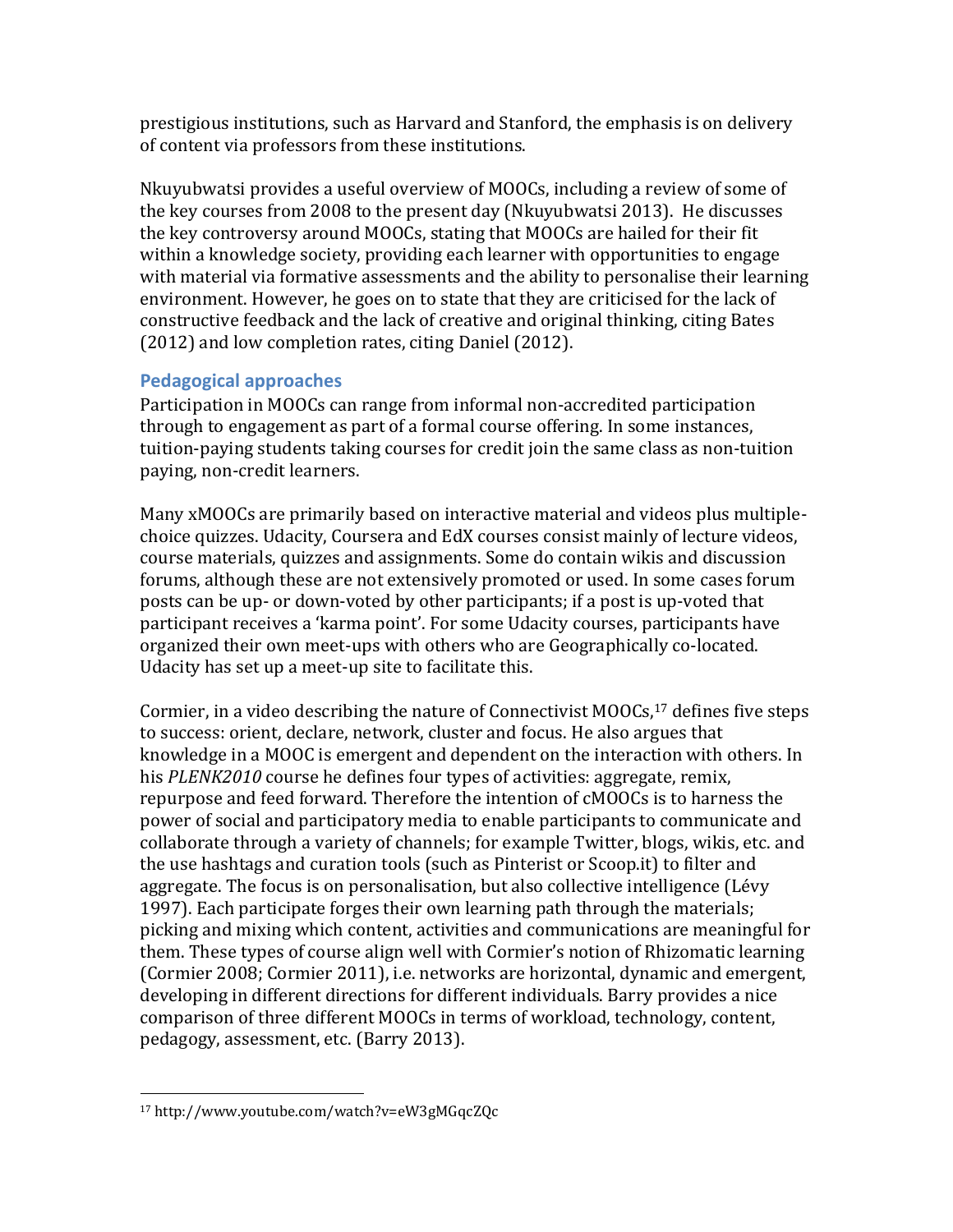Assessment models for MOOCs vary, from simple Multiple Choice responses, through to peer-reviewed feedback and more formal, traditional modes of assessment. *DS106,* <sup>18</sup> adopted an interesting approach to assessment, whereby course assignments were collectively created by participants and then posted to an assessment bank [\(EDUCAUSE 2013\)](#page-17-11). Participants could then choose which assignment they wanted to do which were rated on a difficulty of  $1 - 5$ . In this model the assessment bank expanded for use by further participants. An interesting recent innovation in terms of assessment is the use of open badges. The concept is simple; learners can apply for badges demonstrating their completion of aspects of a MOOC. This may be as simple as completion of part of the course or evidence of particular aspects of learning. Badges have criteria associated with them; learners are expected to demonstrate how they have achieved these criteria and this is validated either by peers or tutors. The Mozilla's Open Badges,  $19$  are perhaps the best known examples of badges. Their slogan is 'Get recognition for skills you learn anywhere'. There are three parts to the process: earn (earn badges for skills you learn online and off), issue (get recognition for things you teach) and display (show your badges on the places that matter).

Therefore there are a variety of different pedagogical approaches being adopted in different MOOCs, some emphisising individual learning through interactive materials, others focusing more on social learning.

#### **Stakeholders**

The stakeholders for MOOCs are essentially learners (in terms of participating in the MOOCs, tutors (if there are any – in terms of facilitating the MOOCs), teachers (in terms of designing and assessing the MOOCs), institutional managers (in terms of considering their place alongside traditional educational offerings), policy makers (in terms of thinking of the longer term implications for the educational landscape) and venture capitalists (looking to get a return on investment).

Arguably the origin of MOOCs was bottom up; developed by individuals with a vision for promoting open educational practices<sup>20</sup> and fostering connectivist learning approaches through use of social and participatory media. However the recent emergence of start-ups, like Audacity, and initiatives like FutureLearn suggest a shift to a more top down structured approach. Coupled with this, there is evidence of an increase in the notion of open education at policy debate. For example, in December 2012, the Opening up Education through Technologies conference was held in Oslo. The conference was aimed at ministers of education

<sup>18</sup> http://ds106.us/

<sup>19</sup> dougbelshaw.com/blog/2012/07/19/informal-learning-gaming-and-openbadgesdesign/#.UAviyURJH40

<sup>20</sup> Open Educational Practices (OEP) were first defined in relation to the creation, management and repurposes of Open Educational Resources (OER) as part of the OPAL initiative (http://www.oerquality.org/), i.e. a focus on how OER are being used rather than their production per se. The notion has seen been expanded to cover other facets of Open Education, including MOOCs. Therefore I would argue OEP relate to adopting more open practices in educational contexts.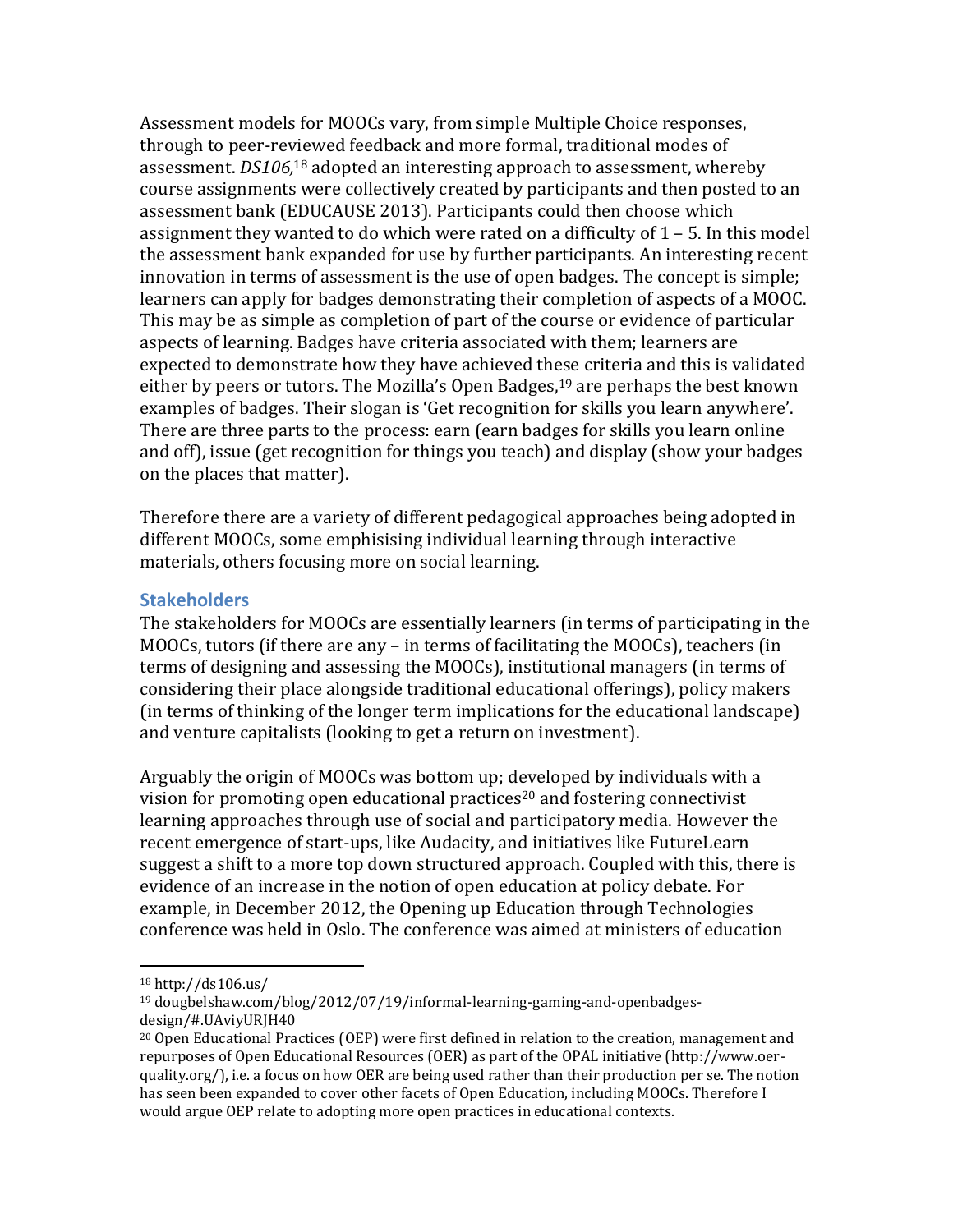across Europe, to inform them of current thinking on openness and the implications for policy. UNESCO has long being a promoted of Open Educational Resources, stating that:

UNESCO believes that universal access to high quality education is key to the building of peace, sustainable social and economic development, and intercultural dialogue. Open Educational Resources (OER) provide a strategic opportunity to improve the quality of education as well as facilitate policy dialogue, knowledge sharing and capacity building.<sup>21</sup>

Whether there is a tension between the grass roots initiatives and the more structured approaches remains to be seen.

The plethora of MOOCs now available, in a variety of languages (although the majority are still in English), is staggering. Recent examples include: the announcement in the UK of FutureLearn (with 21 UK institutions), Open2Study from the Open University of Australia and the EU-based OpenUpEd. *Provide some statistics.*

### **Classifying MOOCs**

 $\overline{\phantom{a}}$ 

Terminology is always tricky when trying to describe a new disruptive technology. Even the term for the use of technology to support learning is contested and various terms have been used over the years: educational technology, learning technology, networked learning, Technology-Enhanced Learning, etc. [\(Conole and Oliver 2007\)](#page-16-10). MOOCs can be seen along a spectrum of adopting more open education practices; from the concept of Learning Objects [\(Littlejohn 2003\)](#page-17-12) and more recently Open Educational Resources [\(Glennie, Harley et al. 2012\)](#page-17-13).

As mentioned earlier, to date, MOOCs have been classified as either xMOOCs or cMOOcs. I want to argue that such a classification is too simplistic and in this section put forward an alternative mechanism for describing the nature of MOOCs. Downes suggest four criteria: autonomy, diversity, openness, and interactivity [\(Downes](#page-16-11)  [2010\)](#page-16-11). Clark [\(2013\)](#page-15-10) recently provided the follow taxonomy of types of MOOCs:

- transferMOOCs where existing courses are transferred to a MOOC
- madeMOOCs which are more innovative, making effective use of video and interactive material and are more quality driven
- synchMOOCs with a fixed start and end date
- asynchMOOCs which don't have fixed start and end dates and have more flexible assignment deadlines
- adaptiveMOOCs which provide personalised learning experiences, based on dynamic assessment and data gathering on the course
- groupMOOCs –where the focus is on collaboration in small groups

<sup>21</sup> http://www.unesco.org/new/en/communication-and-information/access-to-knowledge/openeducational-resources/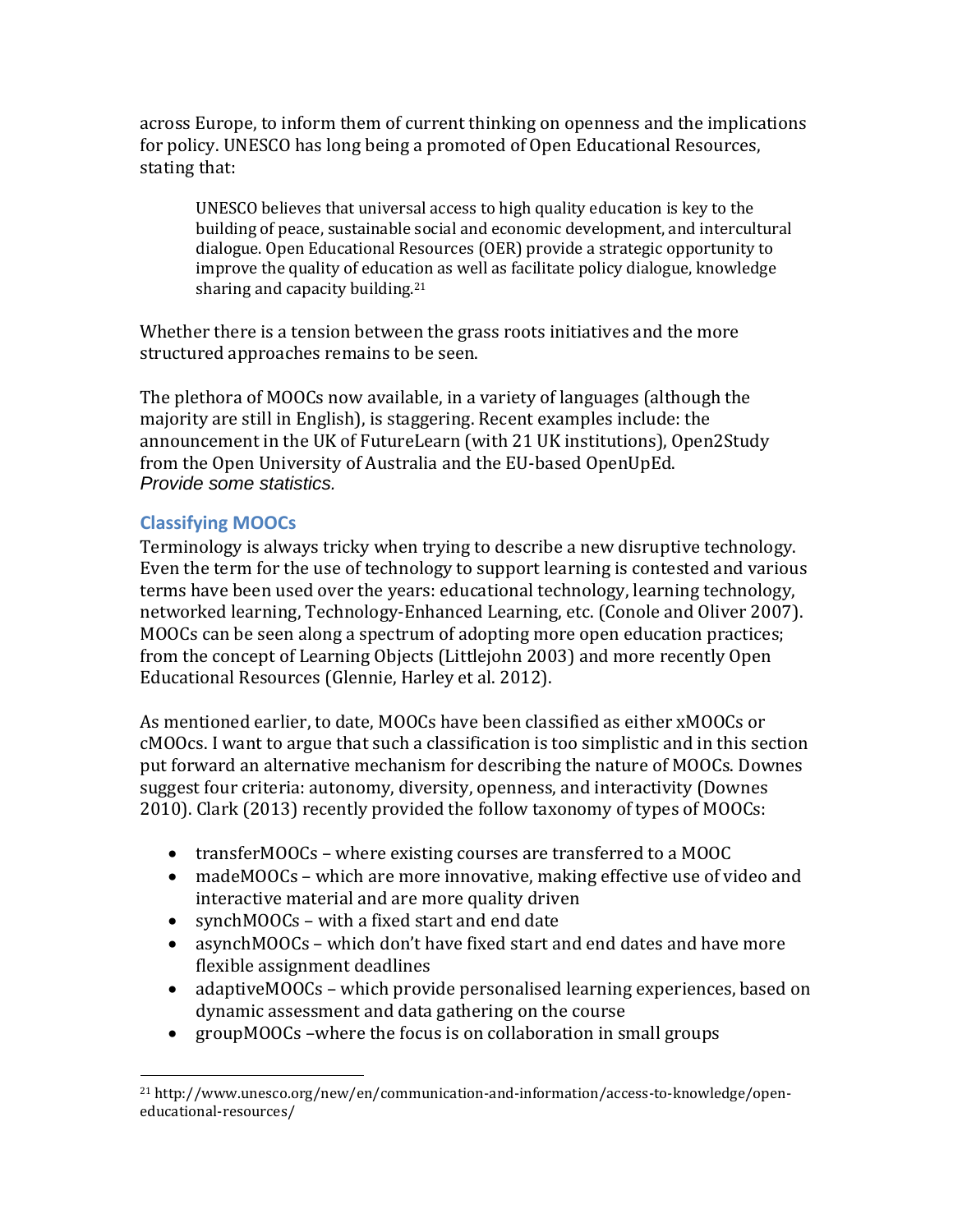- connectivistMOOCS emphasis on connection across a network of peers
- miniMOOCSs which are much smaller than the traditional massive MOOC

Reich asked the question is a MOOC a textbook or a course [\(Reich 2013\)](#page-17-14)? He suggests that even the notion of a course is contentious, with parameters such as: start/end dates, self-paced or directed learning, skills or content based, the nature of interactions and whether or not certification is included. He suggests there are two analogies for MOOCs; as books or courses. I think these analogies are flawed. Learning occurs along a spectrum from informal to formal; from loosely based resource-based learning to a structured, time-defined course, which is accredited. MOOCs, in my view, can fit along any point of this spectrum; i.e. they can be used by individuals to support informal learning, where learners might not complete all of the MOOC, but instead dip into different aspects - through to receiving full accreditation and being part of an institutional provided formal course.

I want to suggest that a better classification of MOOCs is in terms of a set of twelve dimensions: the degree of openness, the scale of participation (massification), the amount of use of multimedia, the amount of communication, the extent to which collaboration is included, the type of learner pathway (from learner centred to teacher-centred and highly structured), the level of quality assurance, the extent to which reflection is encouraged, the level of assessment, how informal or formal it is, autonomy, and diversity. MOOCs can then be measured against these twelve dimensions (Table 1). The following MOOCs are shown to illustrate how different MOOCs map to these ten dimensions:

- 1. **Connectivism and Connective Learning 2011 (CCK). <sup>22</sup>** The course took part over twelve weeks. The course uses a variety of technologies, for example, blogs, Second Life, RSS Readers, UStream, etc. Course resources were provided using gRSShopper and online seminars delivered using Elluminate. Participants were encouraged to use a variety of social media and to connect with peer learners, creating their own Personal Learning Environment and network of co-learners.
- 2. **Introduction to Artificial Intelligence (AI) 2011 (CS221).<sup>23</sup>** The course ran over three months and included feedback and a statement of accomplishment. A small percentage of participants enrolled registered for the campus-based Stanford course. The course was primarily based around interactive multimedia resources. The course is now based on the Audacity platform.
- 3. **OLDS (Learning Design) (OLDS) 2013.<sup>24</sup>** The course ran over eight weeks, with a ninth reflection week. It was delivered using Google Apps, the main course site being built in Google Drive, Google forums and Hangouts were

<sup>22</sup> http://cck11.mooc.ca/

<sup>23</sup> https://www.udacity.com/course/cs271

<sup>24</sup> http://www.olds.ac.uk/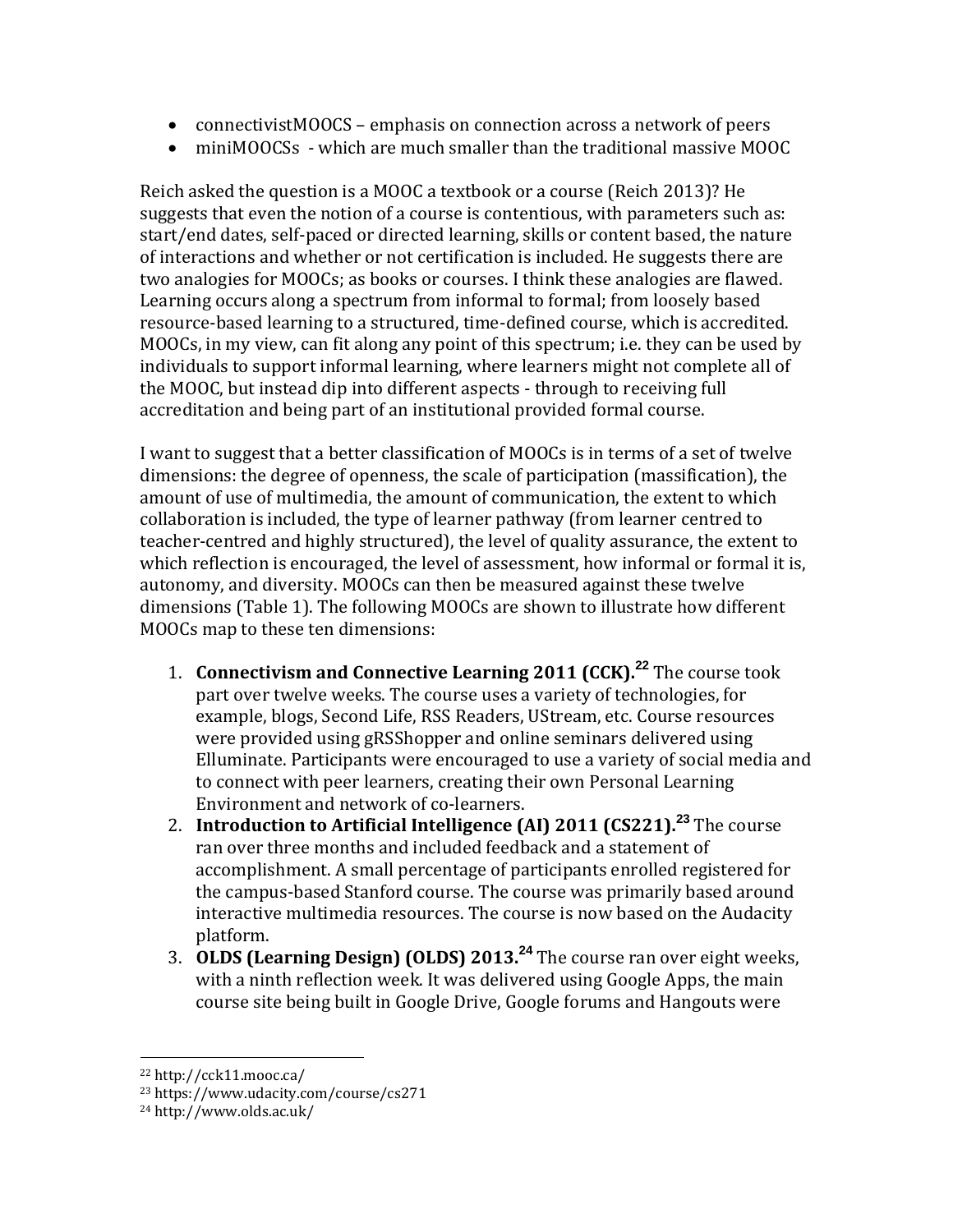also used. Cloudworks<sup>25</sup> was used as a space for participants to share and discuss their course artefacts and to claim credit for badges against course achievements.

- 4. **Openness and innovation in elearning (H817). <sup>26</sup>** The course is part of the Masters in Open and Distance Education offered by the Open University UK. H817 runs between February and October 2013 months, however the MOOC component of the course consists of 100 learning hours spread over seven weeks from March 2013 and is open to a wider audience than those registered on the OU course. The course adopts an 'activity-based' pedagogy. There is an emphasis on communication through blog postings and the forum. Participants have the opportunity to acquire badges for accomplishments.
- 5. **Introduction to Openness in Education (OE). <sup>27</sup>** The course tutor advocates that "learning occurs through construction, annotation and maintenance of learning artifacts," which is the philosophy that underpins the design of the course. Participant could acquire badges for various accomplishments.

| <b>Dimension</b>         | Low               | <b>Medium</b>         | High          |
|--------------------------|-------------------|-----------------------|---------------|
| 0 <sub>pen</sub>         |                   | H817, OE, AI          | CCK, OLDS     |
| Massive                  | OLDS, H817, OE    | CCK.                  | AI            |
| Use of multimedia        |                   | CCK, OLDS, H817, OE   | AI            |
| Degree of communication  | AI                | OLDS, H817, OE        | <b>CCK</b>    |
| Degree of collaboration  | AI                | CCK, OLDS, OE         | H817          |
| Learning pathway         | <b>CCK</b>        | OLDS, H817, OE        | AI            |
| <b>Quality Assurance</b> | <b>CCK</b>        | AI, OLDS, OE          | H817          |
| Amount of reflection     | AI                | OLDS, OE              | <b>CCK</b>    |
| Certification            | CCK <sup>28</sup> | OLDS, AI              | 0E            |
| Formal learning          | AI, CCK           | <b>OLDS</b>           | H817, OE      |
| Autonomy                 |                   | H817, OE              | CCK, OLDS, AI |
| Diversity                |                   | <b>H817, AI, OLDS</b> | CCK, OE       |

#### **Table 1: Mapping 5 course to the 10 dimensions of MOOCs**

The table demonstrates that, in terms of the twelve dimensions, the five MOOCs illustrate examples of low, medium and high degrees of each. I would argue that at a glance this classification framework gives a far better indication of the nature of each MOOC than the simple classification as xMOOCs and cMOOCs.

# **Enhancing the quality of MOOCs through effective design**

Despite the potential of new technologies to support learning, there is a gap between the reality and practice; teachers lack the skills needed to harness the

l

<sup>25</sup> http://cloudworks.ac.uk

<sup>26</sup> http://www.open.edu/openlearn/education/open-education/content-section-0

<sup>27</sup> https://learn.canvas.net/courses/4

<sup>&</sup>lt;sup>28</sup> Although it was possible to obtain certification from the University of Manitoba for completion of the course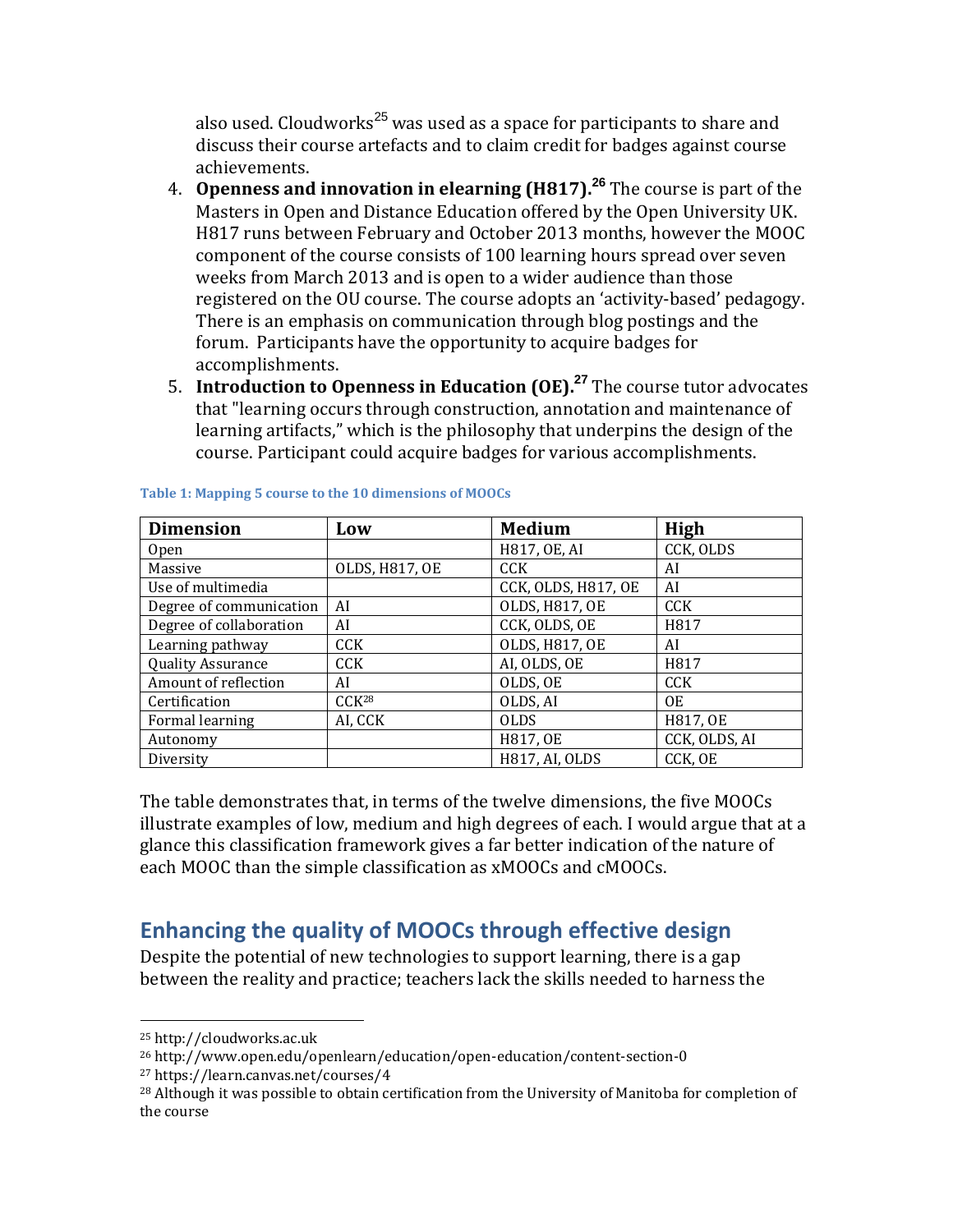power of new technologies [\(Conole 2013\)](#page-16-12). In particular, as outlined earlier, many criticise MOOCs, pointing to high drop out rates and learner confusion and frustration. Particularly, with cMOOCs many participants complain that they are confused by the multitude of communication routes. Another common complaint relates to workload, i.e. the actual time required to complete the courses far exceeds the stated time allocation. Critics of xMOOCs argue that they represent a 'step back' pedagogically, re-instantiating didactic learning, which they argue does not translate well into the online learning environment.

The 7Cs of Learning Design framework (Figure 1) aims to provide teachers with the guidance and support they need to make more pedagogically informed design decisions that make effective use of new technologies. It consists of the following elements: Conceptualise (what is the vision for the course?), Capture (a resource audit), Communicate (mechanisms to foster communication), Collaborate (mechanisms to foster collaboration), Consider (assessment strategies), Combine (overarching views of the design), and Consolidate (implementing and evaluating the design in a real learning context). For each C we have developed a range of resources and tools to guide the teacher through the design process.. These include the Course Features view (Conceptualise), which enables teachers to design a vision for the course in terms of key principles and pedagogical approaches), a resource audit (Capture), mechanisms to foster communication and collaboration (Communicate and Collaborate), assessment strategies, such as ensuring learning outcomes are aligned to assessment elements (Consider), a Course Map view, showing what guidance and support, content and activities, reflection and demonstration, and communication and collaboration are included, along with an activity profile showing the percentage of time learners spend on different types of activities (Combine), and an evaluation rubric for assessing the quality and effectiveness of the design(Consolidate).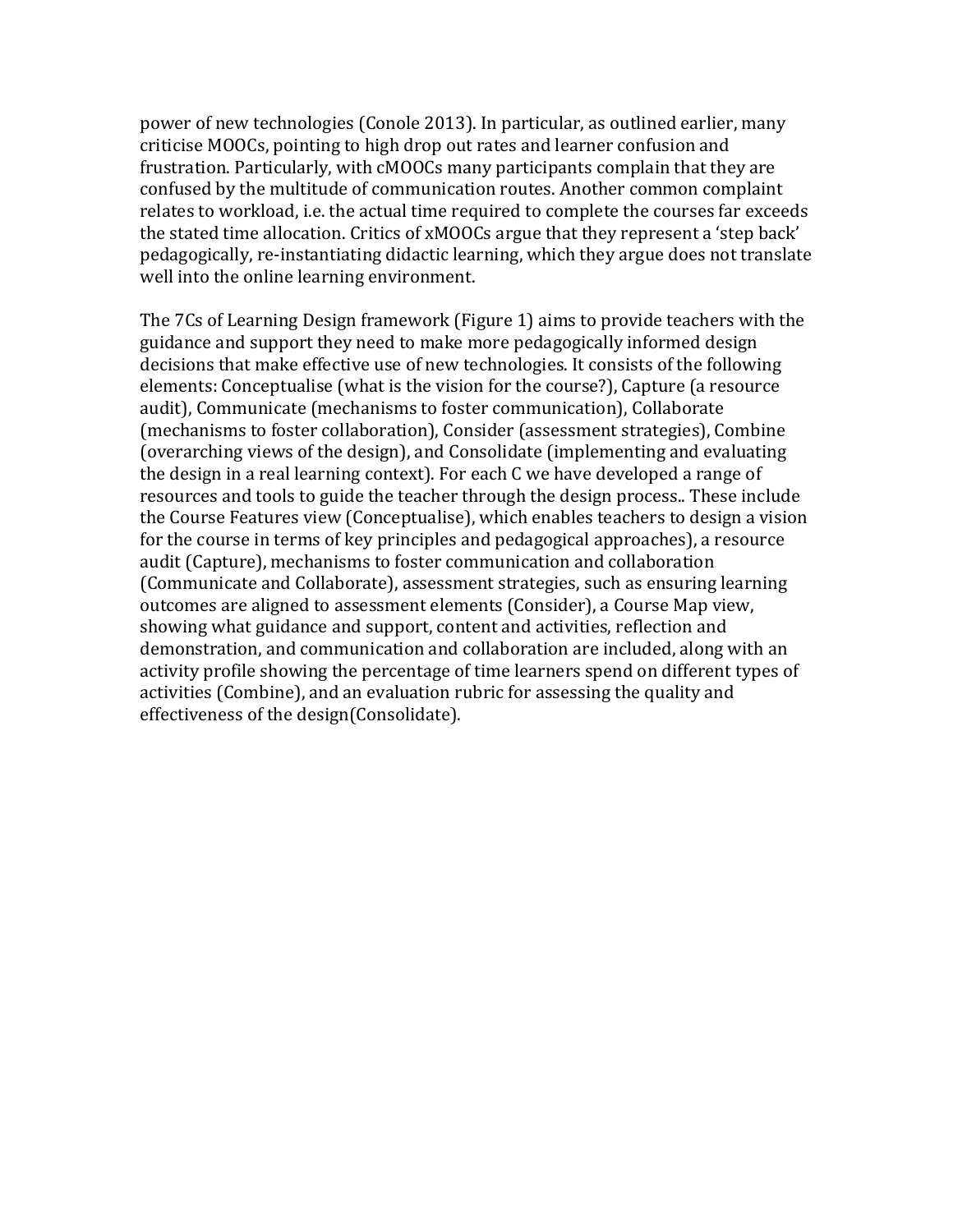

**Figure 2: The 7Cs of Learning Design Framework**

The MOOC criteria outlined earlier fits under the Conceptualise C. It can be use to plan the design of the MOOC against these twelve criteria. Table 2 shows how these criteria can be used to characterise a Continuing Professional Development course for Medics. The course is informal and is aimed at Medics in a local authority in the UK.

| <b>Dimension</b>         | Degree of evidence                                                  |
|--------------------------|---------------------------------------------------------------------|
| <b>Open</b>              | High - The course is built using open source tools and participants |
|                          | are encouraged to share their learning outputs using the creative   |
|                          | commons license.                                                    |
| Massive                  | Low - The course is designed for Continuing Professional            |
|                          | Development for Medics in a local authority.                        |
| Use of multimedia        | High - The course uses a range of multimedia and interactive        |
|                          | media, along with an extensive range of medical OER.                |
| Degree of communication  | Medium - The participants are encourage to contribute to a          |
|                          | number of key debates on the discussion forum, as well as keeping   |
|                          | a reflective blog of how the course relates to their professional   |
|                          | practice.                                                           |
| Degree of collaboration  | Low – The course is designed for busy working professionals,        |
|                          | collaboration is kept to a minimum.                                 |
| Learning pathway         | Medium - There are two structured routes through the course - an    |
|                          | advanced and a lite version.                                        |
| <b>Quality Assurance</b> | Medium - The course is peer-reviewed prior to delivery.             |
| Amount of reflection     | High - Participants are asked to reflect continually during the     |
|                          | course, their personal blogs are particularly important in this     |

**Table 2: Example of using the MOOC criteria in the design of a course**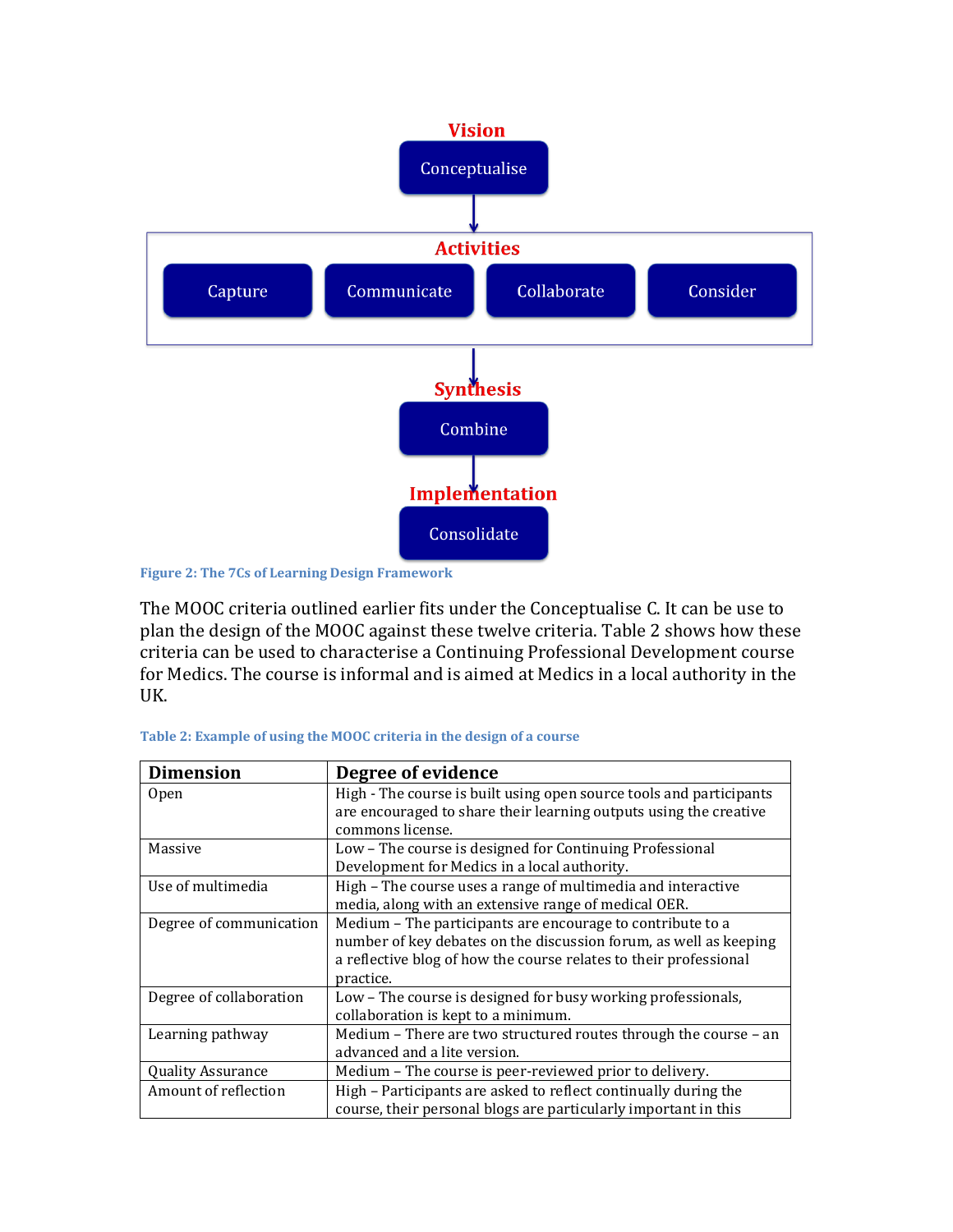|                 | respect.                                                                |
|-----------------|-------------------------------------------------------------------------|
| Certification   | Medium – Participants can obtain a number of badges on                  |
|                 | completion of different aspects of the course and receive a             |
|                 | certificate of attendance.                                              |
| Formal learning | Low - The course is informal and optional.                              |
| Autonomy        | High - Participants are expected to work individually and take          |
|                 | control of their learning, there is little in the way of tutor support. |
| Diversity       | Low - The course is specialised for UK medics in one local              |
|                 | authority.                                                              |

The 7Cs framework can be used both to design and evaluate MOOCs. The tools and resources associated with each of the Cs enable the designer to make more informed design decisions. The evaluation rubric under the Consolidate C enables them to ensure that the design is fit for purpose, hence ensuring the quality of the MOOCs and the ultimate learner experience.

# **Conclusion**

 $\overline{\phantom{a}}$ 

It is evident that there are a number of drivers impacting on education. Firstly, universities are increasingly looking to expand their online offerings and make more effective use of technologies. Secondly, there is increasing demand from higher student numbers and greater diversity. Thirdly, there is a need to shift from knowledge recall to development of skills to find and use information effectively. In this respect, there is a need to enable learners to develop  $21^{st}$  Century digital literacy skills [\(Jenkins 2009\)](#page-17-15) to equip them for an increasingly complex and changing societal context. Finally, given the proliferation of new competitors, there is a need for traditional institutions to tackle new competitive niches and business models.<sup>29</sup> MOOCs represent a sign of the times; they instantiate an example of how technologies can disrupt the status quo of education and are a forewarning of further changes to come. Whether or not MOOCs will reach the potential hype currently being discussed is a mote point, what is clear is that we need to take them seriously. More importantly, for both MOOCs and traditional educational offerings we need to make more informed design decisions that are pedagogically effective, leading to an enhanced learner experience and ensuring quality assurance.

Finally, the key value of MOOCs for me is that they are challenging traditional educational institutions and having to make them think about what they are offering, how it is distinctive and what the unique learner experience will be at their institution. As Cormier states:

When we use the MOOC as a lense to examine Higher Education, some interesting things come to light. The question of the 'reason' for education comes into focus [\(Cormier 2013\)](#page-16-13).

<sup>&</sup>lt;sup>29</sup> As a recent article states MOOCs are challenging traditional institutional business models http://www.universityworldnews.com/article.php?story=20120831103842302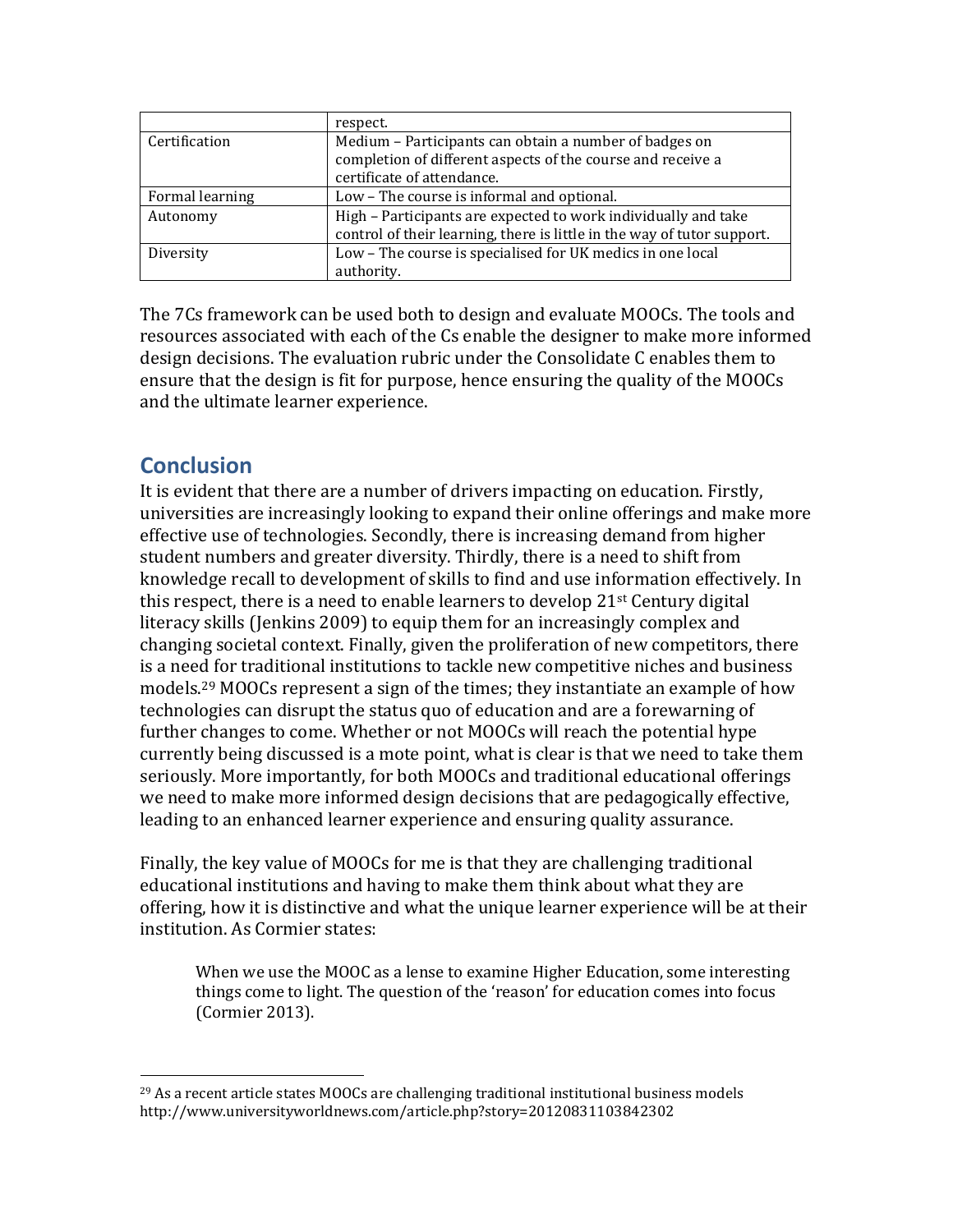Furthermore, UNESCO estimate that more than 100 million children can't afford formal education,<sup>30</sup> MOOCs provide them with a real lifeline to get above the poverty line. This, and the fact that MOOCs provide access to millions. As Creelman notes:

Whatever you think of them they are opening up new learning opportunities for millions of people and that is really the main point of it all [\(Creelman 2013\)](#page-16-14).

So for me the value of MOOCs to promote social inclusion, coupled with them making traditional institutions look harder at what they are providing their students, signifies their importance as a disruptive technology. For me therefore, whether they survive or not, if they result in an opening up of education and a better quality of the learner experience that has got to be for the good.

### **References**

<span id="page-15-9"></span>Barry, W. (2013). Comparing the MOOC dot com. The accidental technologist.

<span id="page-15-8"></span>Bates, T. (2012). What's wrong and right about Coursera-style MOOCs, . Online learning and distance education resources.

<span id="page-15-1"></span>Bean, M. (2013). "FutureLearn." from [http://futurelearn.com/feature/interview](http://futurelearn.com/feature/interview-with-martin-bean-vice-chancellor-open-university/)[with-martin-bean-vice-chancellor-open-university/.](http://futurelearn.com/feature/interview-with-martin-bean-vice-chancellor-open-university/)

<span id="page-15-3"></span>Biggs, J. (1999). "What the student does: teaching for enhanced learning." Higher Education Research & Development **18**(1): 57–75.

<span id="page-15-5"></span>Borgeman, C., H. Abelson, et al. (2008). Fostering learning in the networked world: the cyberlearning opportunity and challenge, Report of the NSF task force on cyberlearning.

<span id="page-15-4"></span>Brown, J. S. (2001). Learning in the digital age. The Internet and the University: Forum**:** 71–72.

<span id="page-15-6"></span>Childs, M. and A. Peachey (2011). Reinventing ourselves: contemporary concepts of indentity in Virtual Worlds. New York, Springer.

<span id="page-15-0"></span>Christensen, C. (1997). The innovator's dilemma: When new technologies cause great firms to fail. Harvard, Harvard University Press.

<span id="page-15-10"></span>Clark, D. (2013). MOOCs: taxonomy of 8 types of MOOC. Donald Clark Paln B.

<span id="page-15-7"></span>Conole, G. (2010) Review of pedagogical frameworks and models and their use in elearning.

<span id="page-15-2"></span>Conole, G. (2012). The 7Cs of design and delivery. e4innovation.com.

l

<sup>30</sup> http://enikki.mitsubishi.or.jp/e/event/index6.html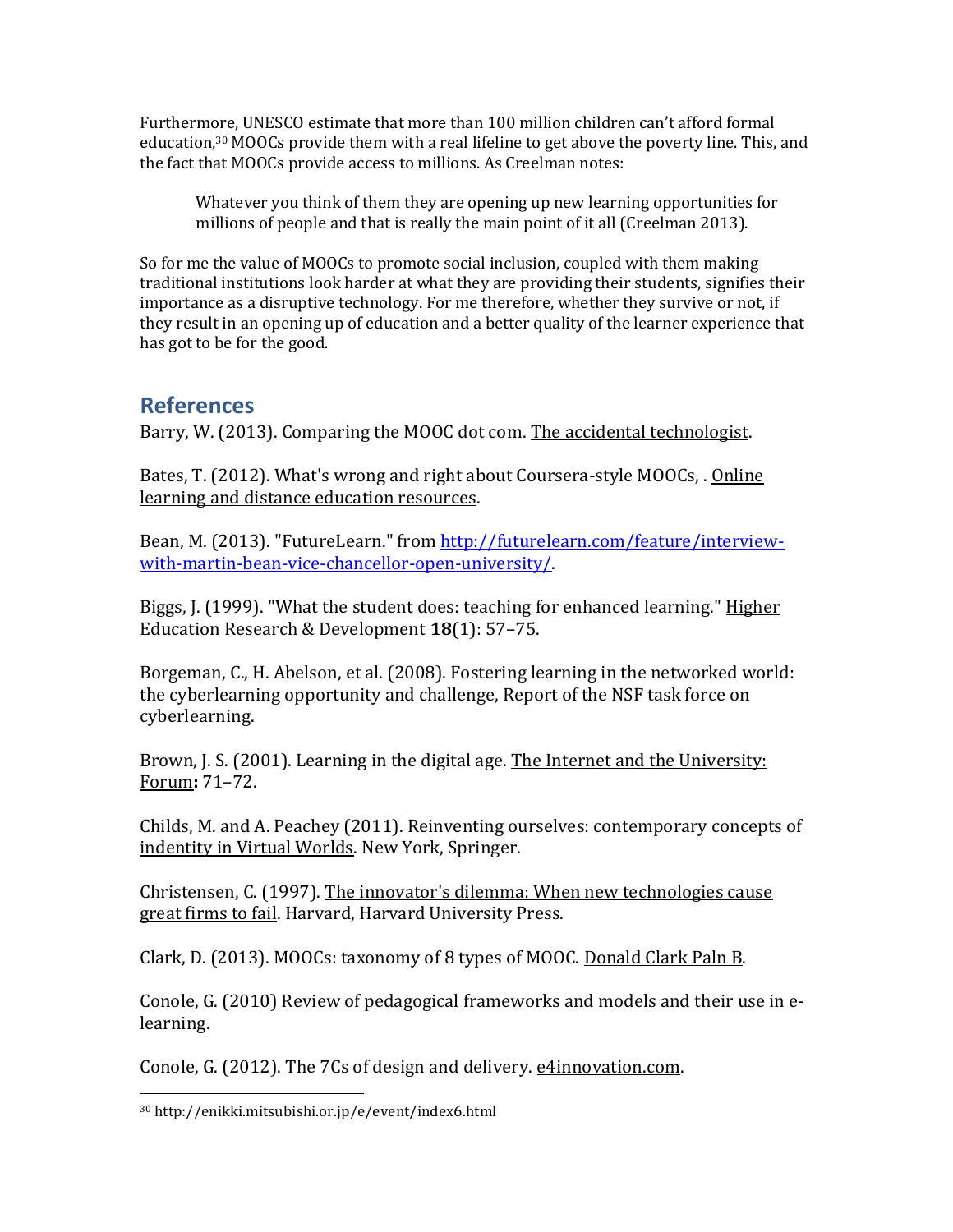<span id="page-16-0"></span>Conole, G. (2013). Current thinking on the 7Cs of Learning Design. e4innovation.com.

<span id="page-16-12"></span>Conole, G. (2013). Designing for learning in an open world. New York, Springer.

<span id="page-16-3"></span>Conole, G. (2013). What is innovative teaching? *Invited talk.* Royal Holloway, London.

<span id="page-16-4"></span>Conole, G. and P. Alevizou (2010) Review of the use(s) of Web 2.0 in Higher Education.

<span id="page-16-5"></span>Conole, G., M. Dyke, et al. (2004). "Mapping pedagogy and tools for effective learning design." Computers and Education **43**(1-2): 17-33.

<span id="page-16-10"></span>Conole, G. and M. Oliver (2007). Contemporary perspectives in e-learning research: themes, methods and impact on practice. London, RoutledgeFalmer.

<span id="page-16-8"></span>Cormier, D. (2008). Rhizomatic Education : Community as Curriculum. Dave's educational blog: education, post structuralism and the rise of the machines. [http://davecormier.com/edblog/2008/06/03/rhizomatic-education-community](http://davecormier.com/edblog/2008/06/03/rhizomatic-education-community-as-curriculum/)[as-curriculum/.](http://davecormier.com/edblog/2008/06/03/rhizomatic-education-community-as-curriculum/)

<span id="page-16-9"></span>Cormier, D. (2011). Rhizomatic learning - why we teach? Dave's education blog: education, post-structuralism and the rise of the machines. [http://davecormier.com/edblog/2011/11/05/rhizomatic-learning-why-learn/.](http://davecormier.com/edblog/2011/11/05/rhizomatic-learning-why-learn/)

<span id="page-16-13"></span>Cormier, D. (2013). Week 3 – Forget the learners, how do I measure a MOOC quality experience for ME! By Dave Cormier. MOOC Quality Project.

<span id="page-16-14"></span>Creelman, A. (2013). Make hay whilt the sunshines. The corridor of uncertainty.

<span id="page-16-7"></span>Daniel, J. (2012). "Making sense of MOOCs: Musing in a mazr of myth, paradox and possibility." Journal of Interactive Media in Education **18**.

<span id="page-16-2"></span>De Freitas, S. and G. Conole (2010). Learners experiences: how pervasive and integrative tools influence expectations of study. Rethinking learning for the digital age: how learnes shape their own experiences. London, Routledge.

<span id="page-16-1"></span>Dewey, J. (1916). Experience and Nature. New York, Dover.

<span id="page-16-11"></span>Downes, S. (2010). Fairness and equity in education. Huff Post Education.

<span id="page-16-6"></span>Downes, S. (2013). Week 2: The Quality of Massive Open Online Courses by Stephen Downes. MOOC Quality Project: perspectives on quality of MOOC-based education.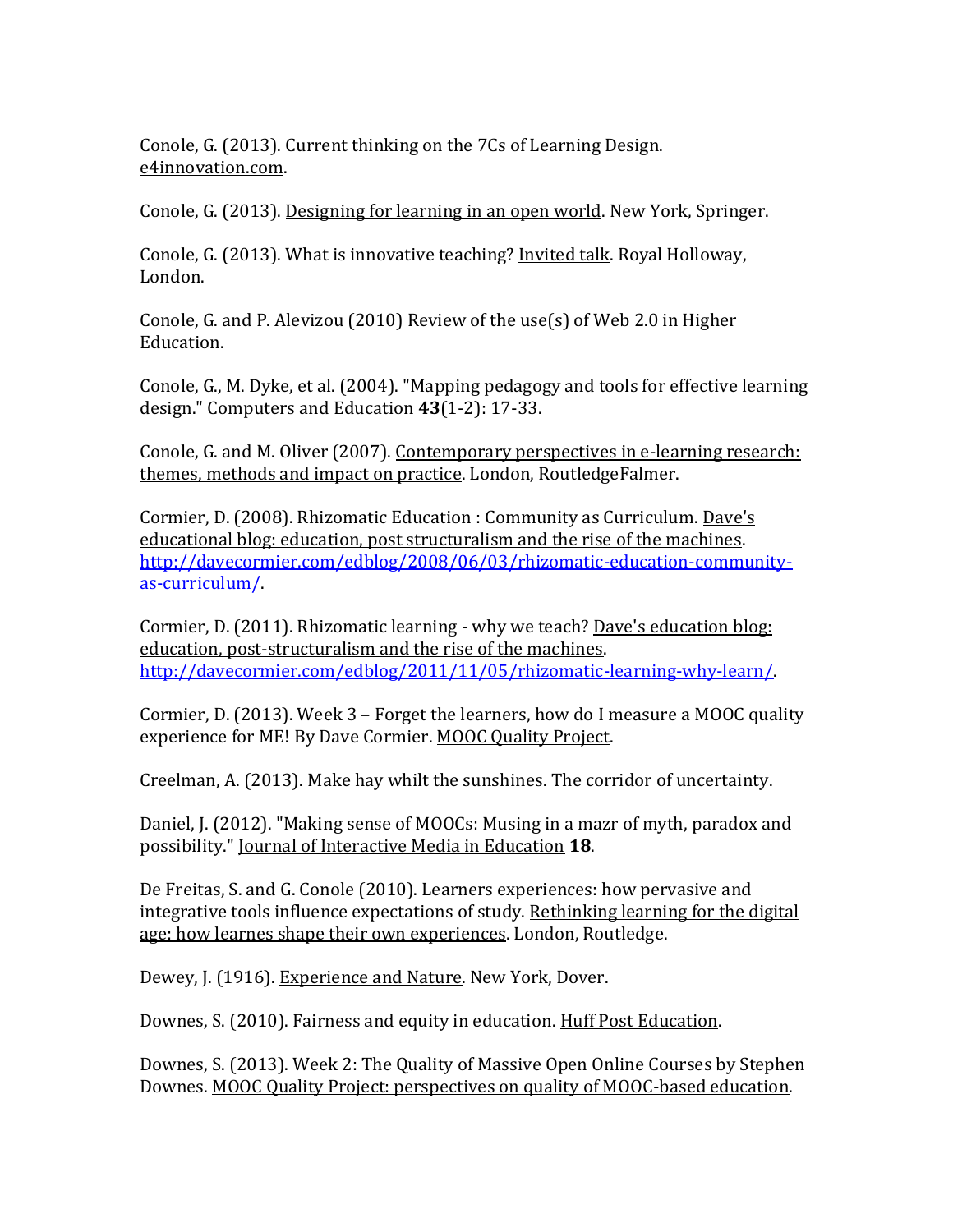<span id="page-17-11"></span>EDUCAUSE (2013). ds106: Not a Course, Not Like Any MOOC.

<span id="page-17-8"></span>Ehlers, U. D., E. Ossiannilsson, et al. (2013). Week 1: MOOCs and Quality – Where are we – where do we go from here …? MOOC Quality Project.

<span id="page-17-13"></span>Glennie, J., K. Harley, et al. (2012). Open Educational Resources and Change in Higher Education: Reflections from Practice. Vancouver, Commonwealth of Learning/UNESCO.

<span id="page-17-1"></span>Jarvis, P. (2004). Adult education and lifelong learning. London, RoutledgeFalmer.

<span id="page-17-15"></span>Jenkins, H. (2009). Confronting the challenges of participatory culture: Media education for the 21st century, Mit Pr.

<span id="page-17-10"></span>Lévy, P. (1997). Collective intelligence: Mankind's emerging world in cyberspace, Perseus Books Cambridge, MA, USA.

<span id="page-17-12"></span>Littlejohn, A. (2003). Reusing online resources: a sustainable approach to e-learning, RoutledgeFalmer.

<span id="page-17-6"></span>Mayes, T. and S. De Freitas (2004). Review of e-learning frameworks, models and theories, JISC e-learning models desk study.

<span id="page-17-9"></span>Nkuyubwatsi, B. (2013). The evaluation of Massive Open Online Course (MOOCs) from the learner's perspective. ECTEL, Paphos, Cyprus.

<span id="page-17-3"></span>Oblinger, D. G. and J. Oblinger (2005). Educating the Net Generation, EDUCAUSE %U <http://routes.open.ac.uk/> ixbin/ hixclient.exe?\_IXDB\_=routes&\_IXSPFX\_=g&submitbutton=summary&%24+with+res\_id+is+res19283.

<span id="page-17-7"></span>Raban, C. (2007). "Assurance versus enhancement: less is more?" Journal of Further and Higher Education **31**(1): 77 - 85.

<span id="page-17-14"></span>Reich, J. (2013). Is a MOOC a textbook or a course? EdTech researcher. **2013**.

<span id="page-17-5"></span>Rennie, F. and T. Morrison (2012). e-Learning and social networking handbook resources for higher education. London, Routledge.

<span id="page-17-2"></span>Sawyer, R. K. (2006). The Cambridge handbook of the learning sciences, Cambridge University Press %@ 0521845548, 9780521845540.

<span id="page-17-4"></span>Sharpe, R. and H. Beetham (2010). Rethinking learning for the digital age: how learnes shape their own experiences. London, Routledge.

<span id="page-17-0"></span>Thorpe, M. (2002). From independent learning to collaborative learning: New communities of practice in open, distance and distributed learning. Distributed